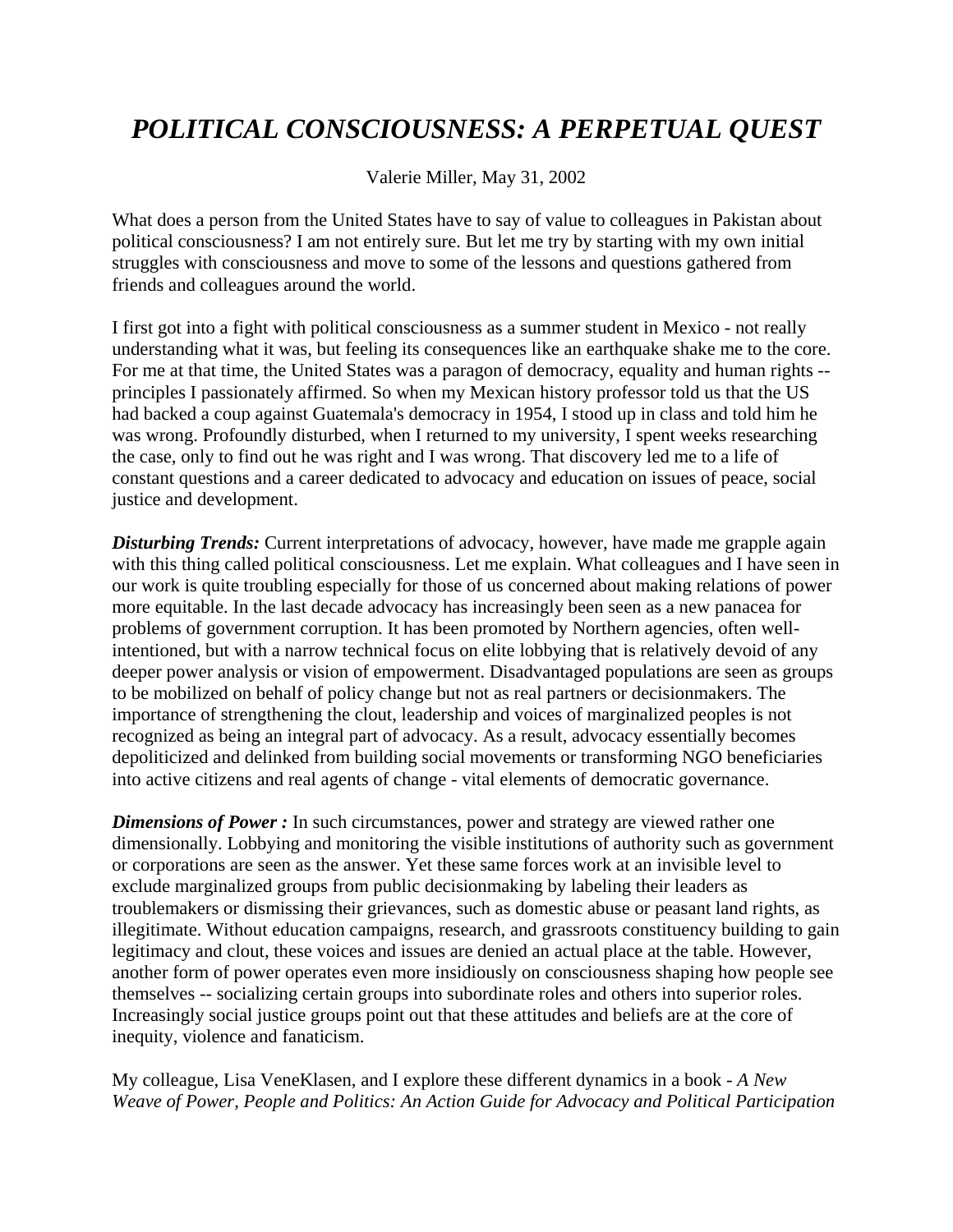- that highlights the experiences and voices of advocates from around the world. The book points out that, besides resistance, "Poverty, discrimination, and adversity can breed paralysis and resignation. They can also generate frustration and anger that can fester to shape hostility and hopelessness. This is reinforced by the tendency of society to "blame the victim" and the "victim" to internalize social prejudices. For example, many landless peasants believe they are poor due to their ignorance. Other people see them as undisciplined and lazy. In reality, most peasants work long hours for extremely low wages. Similarly, in many countries, women do not seek legal redress when raped because they are ashamed. Society and the legal system reinforce this shame by insisting, "she must have asked for it." What appears to be acquiescence may be the only option that people have to resist the psychological consequences of subordination. What does it take to help people recognize, understand, and act to address the injustice in their own lives? …many different competencies are needed, but a core competency has to do with political consciousness."

*Political Consciousness:* We define political consciousness as a way of seeing, caring about and acting in the world. It is guided by a commitment to human rights and justice and an understanding of power and inequity in social, political and economic systems, relations and values. We look at the roots of the term political or politics to distinguish the term from negative interpretations often associated with it. Derived from the Greek word 'polis' which meant citystate; politics had to do with the life of the community. For us, the challenge of politics and political consciousness, therefore, involves caring about community and seeking the common good. It is about hating injustice and the systems and structures that perpetuate it, but not hating people. It is the art of respecting and working with one another, seeing the 'other' as a fellow human being -- shaped by social forces both perverse and praiseworthy, joined in a common quest and struggle for dignity.

Grounded in critical thinking and values of solidarity and human rights, political consciousness is a lifelong exploration of who we are, how we have been shaped, and how our values, world view, and actions can contribute to a better world for all. It is a journey filled with conflict and growth that can be both liberating and painful. Latin American colleagues working on gender describe it as in interactive and iterative process that involves four overlapping levels of consciousness. These range from passive (accepting roles of subordination as natural) to questioning (asking why) to analytical (naming and analyzing oppressive situations) and finally to active-critical consciousness (developing a critical analysis of inequitable systems and structures and taking action with others to transform them) .

For social justice advocacy, "Political consciousness is both a tool and an objective…. As a tool, political consciousness motivates critical analysis of power dynamics on many levels. As an objective, developing political consciousness provides the basis for the kind of sustained and informed citizen participation necessary to hold powerful interests accountable. Becoming politically aware can help unravel the self-doubt fostered by subordination and discrimination and enable people to recognize their individual power and link with others to address common problems. " It is what the Brazilian educator, Paulo Freire, often called critical consciousness and similar to what others call social consciousness but with a greater emphasis on understanding power relations.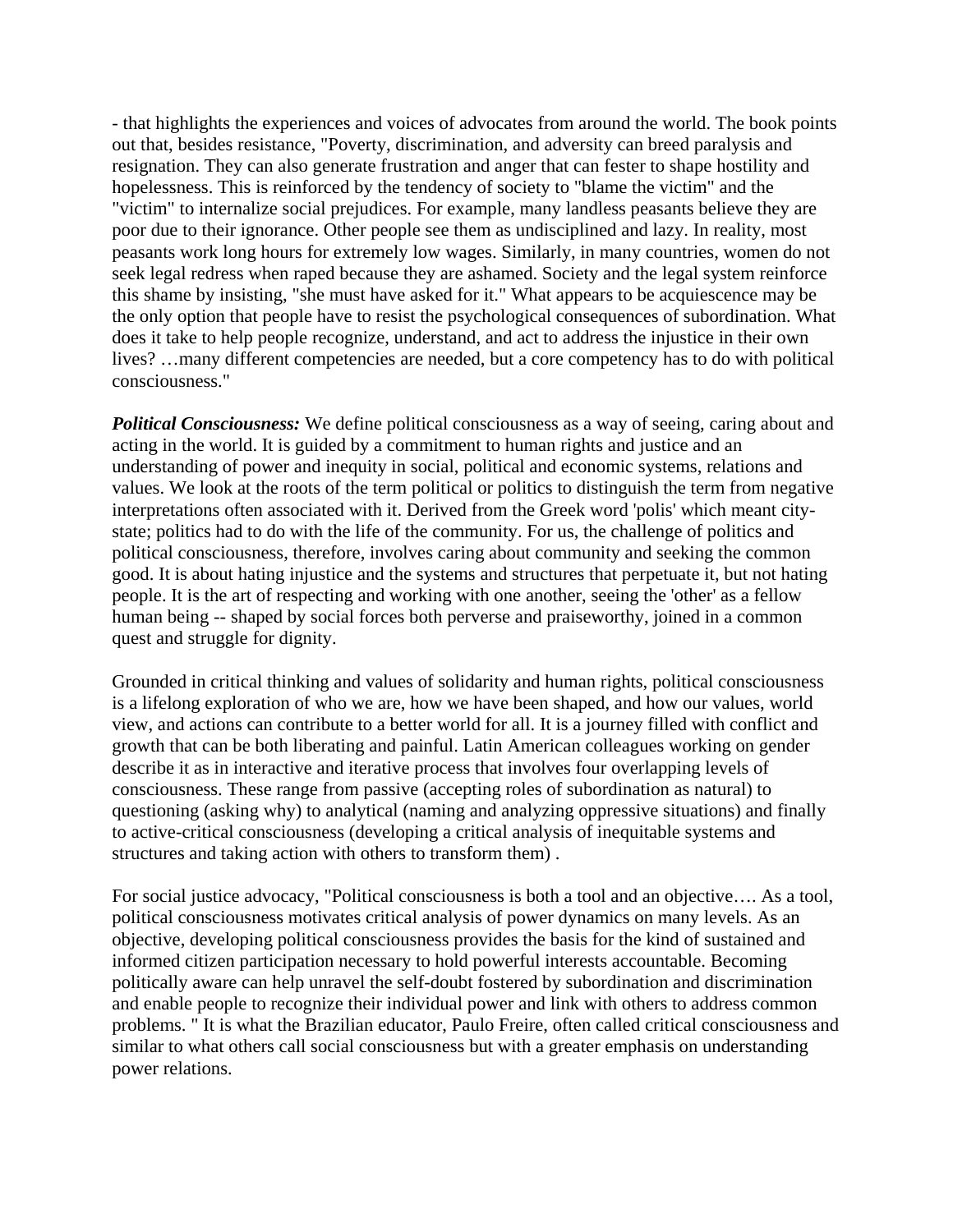Political consciousness not only involves questioning current power dynamics and demagoguery but also building new forms of more inclusive and transformative power that improve human life and forge bridges of cooperation across cultural, racial, ethnic and religious differences. Categories from gender analysis have helped us think beyond the traditional negative and coercive views of power over other people to explore more collaborative ways of understanding and exercising power. Three alternatives offer possibilities for creating more equitable relationships. Power with involves finding common ground and building collective strength with others. Power to refers to the unique potential of people to shape their life and transform the world into a better place. Power within has to do with an individual's sense of worth, hope and self-knowledge and ability to respect and engage with others in the common search for human dignity and fulfillment.

An important part of work on consciousness, especially with seriously marginalized groups, involves helping people develop a sense of their own rights -- understanding that for centuries people have fought to get issues of respect, dignity, and economic justice put into community rules and, more recently, into international and national laws. As a result of these agreements, society and governments are supposed to treat people with certain standards of fairness. To make these rights real, however, it's also important for people to understand that they must continue to challenge power that subordinates and undermines those rights.

Empowering Strategies: How to promote political consciousness? There are a variety of empowering learning and action strategies, sometimes called popular education, that help people ask critical questions, discover new truths, and affirm collaborative values while solving real life problems. " Paulo Freire spoke about popular education as a participatory process of actionreflection-action. While popular education has spawned a myriad of participatory learning methods, the basic process always involves problem identification, analysis, and the pursuit of solutions through dialogue, self-awareness and organizing….Over the last 25 years, activists have built on Freire's approaches and developed methods that assist people in analyzing their own problems through participatory research [and what is called participatory learning and action]….For example, communities concerned about poverty begin by mapping the individual and collective resources in their surroundings. They then construct matrices that help analyze the data and use it in decisions about expanding community economic projects or creating new ones." Other methods involve sharing personal stories -- analyzing life histories and community experiences -- to build bonds between people and develop critical thinking and action skills.

In our advocacy work, we incorporate empowering strategies into the entire development and implementation process from strategic planning to action and evaluation. Starting by developing a common vision of a just society, people examine their own histories and then move to a careful analysis of their own country context and circumstances as a way to better identify and analyze the specific problems they plan to address . By using participatory methods and involving the people most affected by problems, the process becomes one of political education, citizenship, organizing, and consciousness-raising.

The late Mahbub-ul-Haq, respected Pakistani founder of the UNDP Human Development Reports, raised concerns several years ago about how people think and act politically -- concerns that are ever more urgent today in the face of possible war . He asked the question - how can we